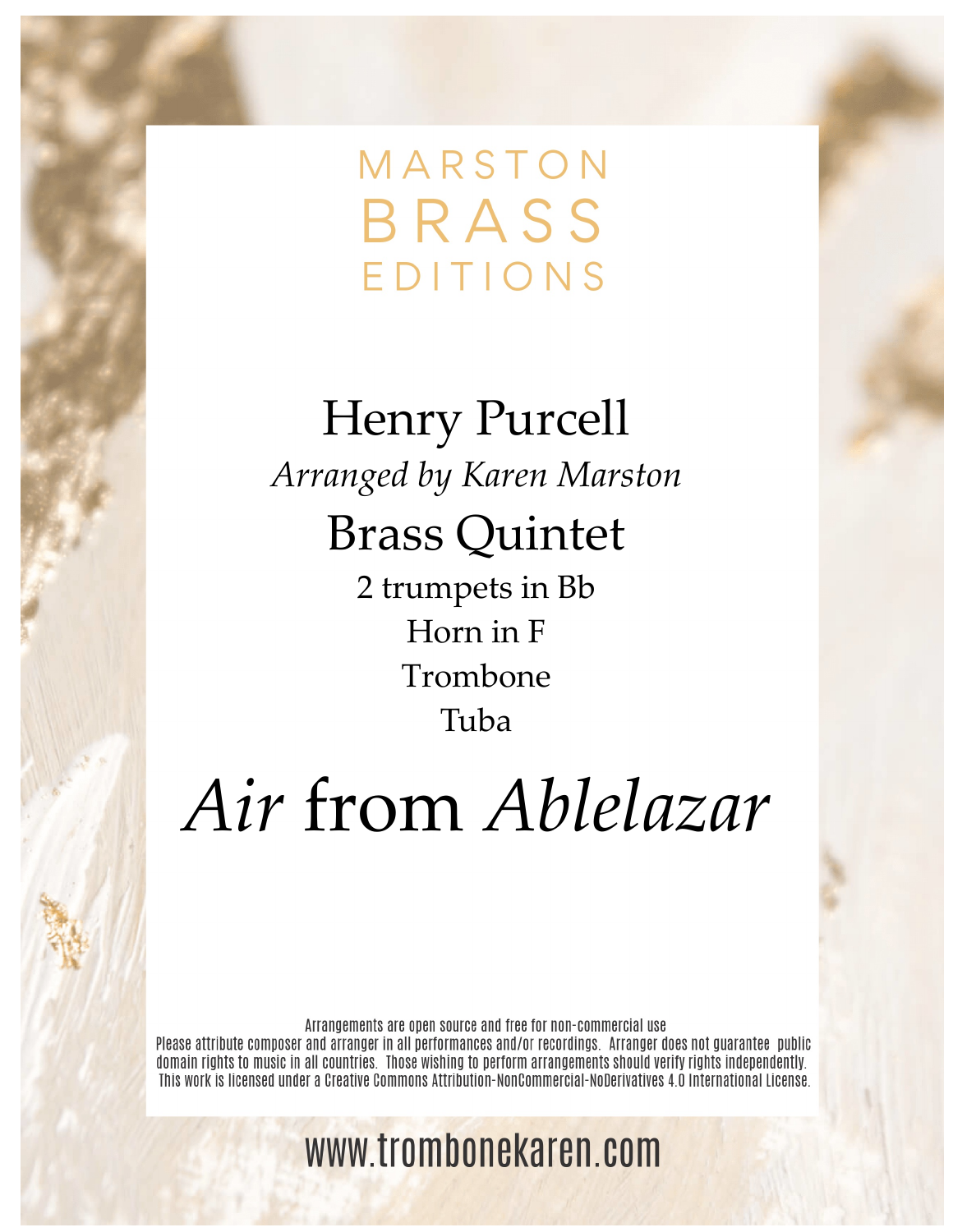

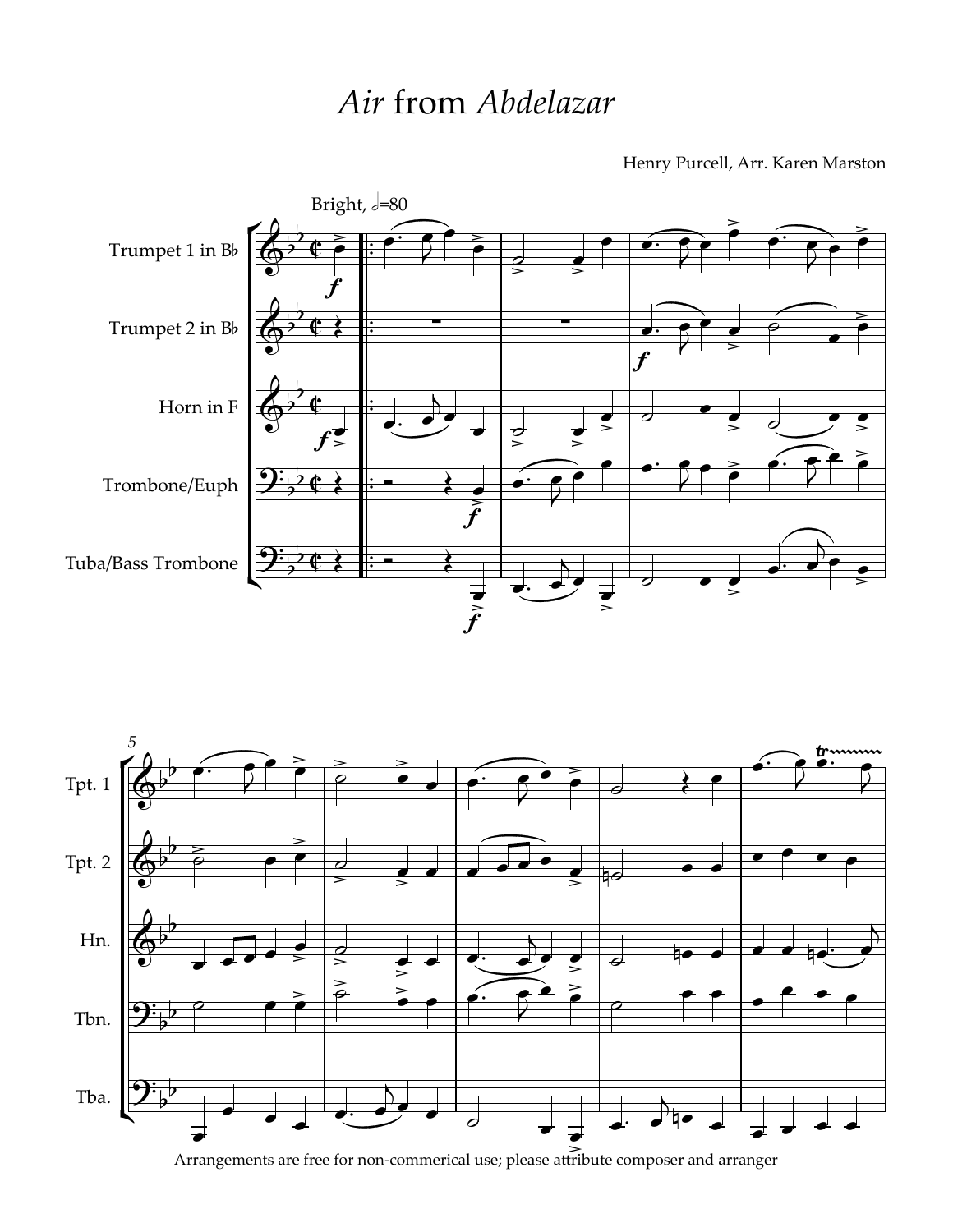

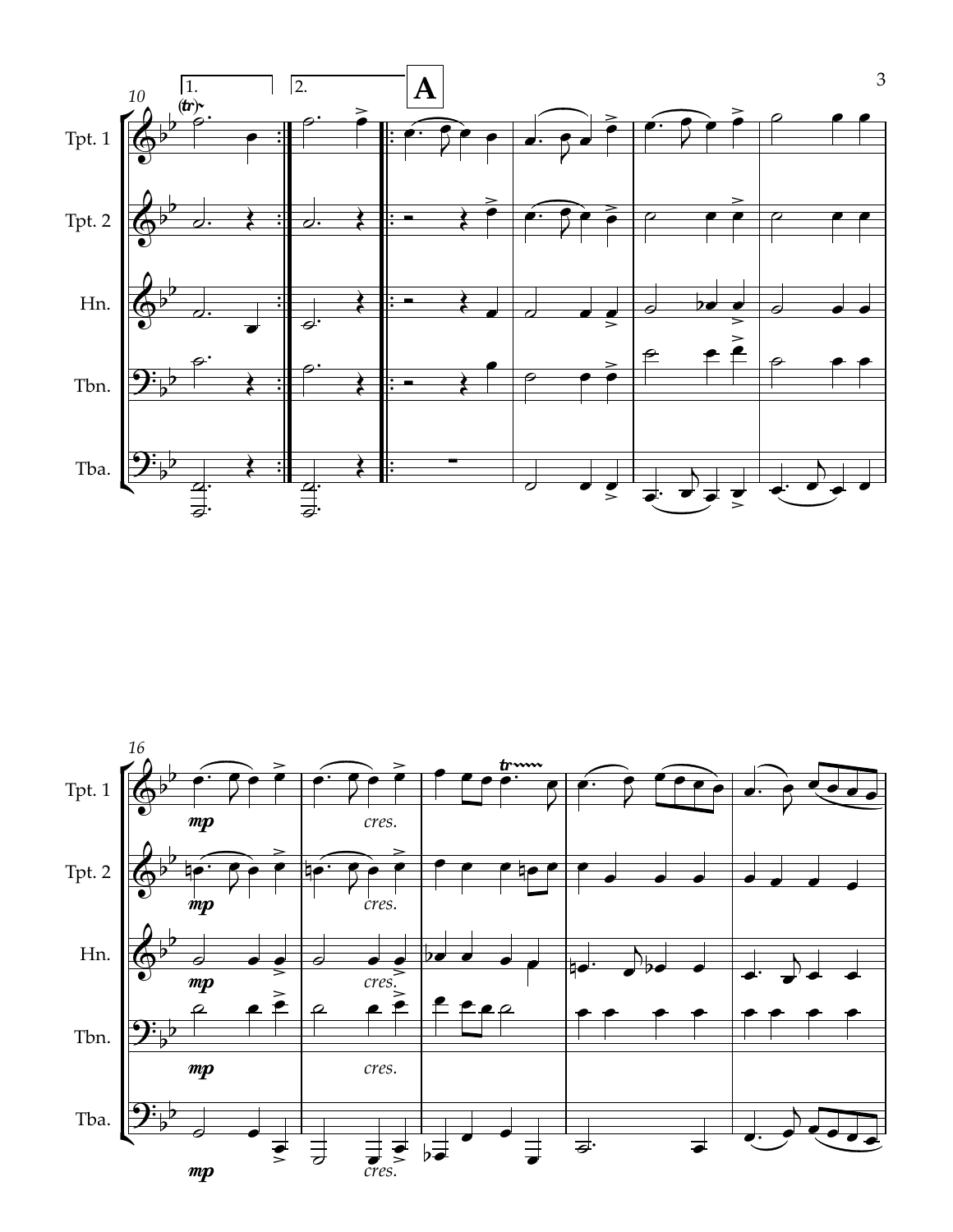

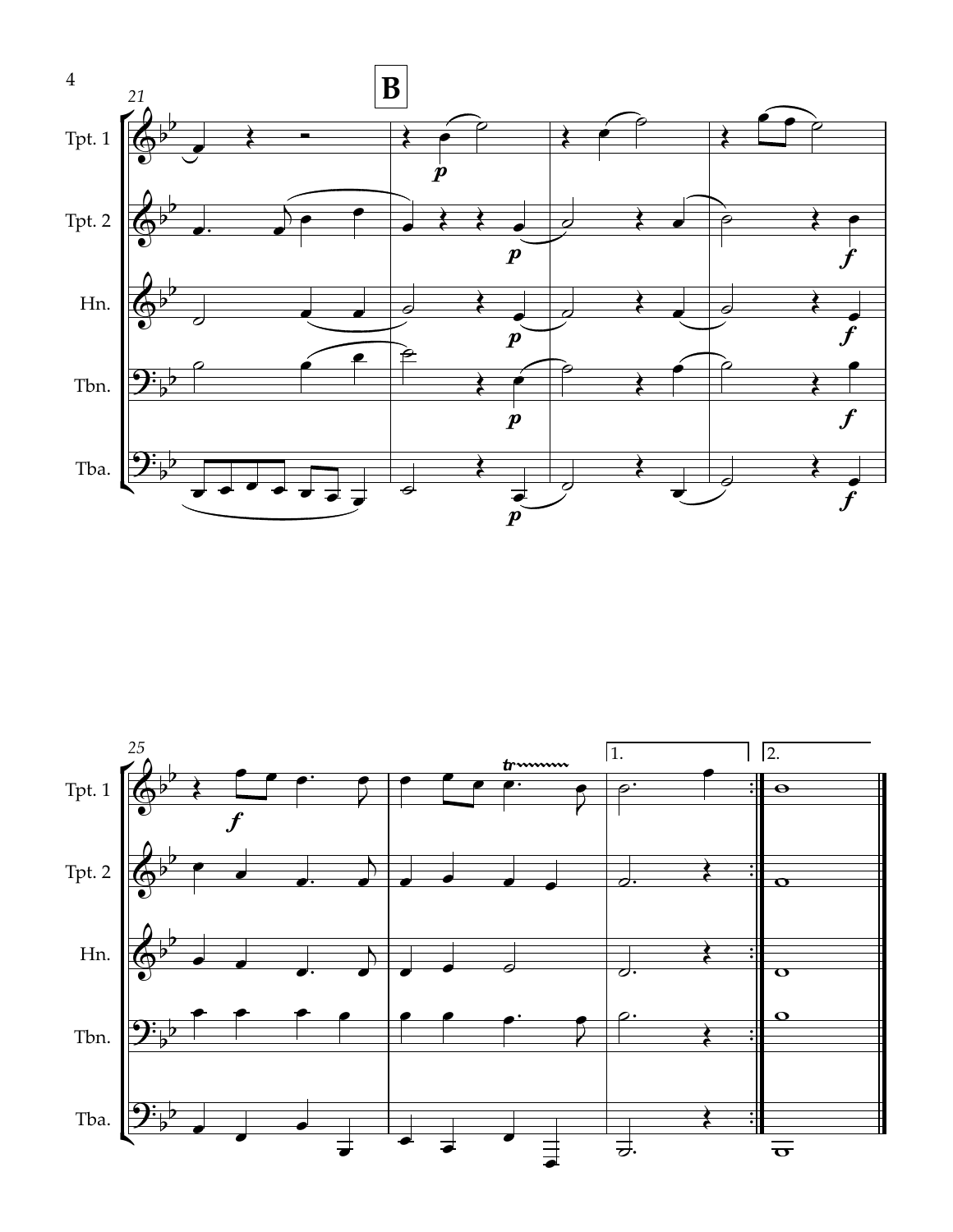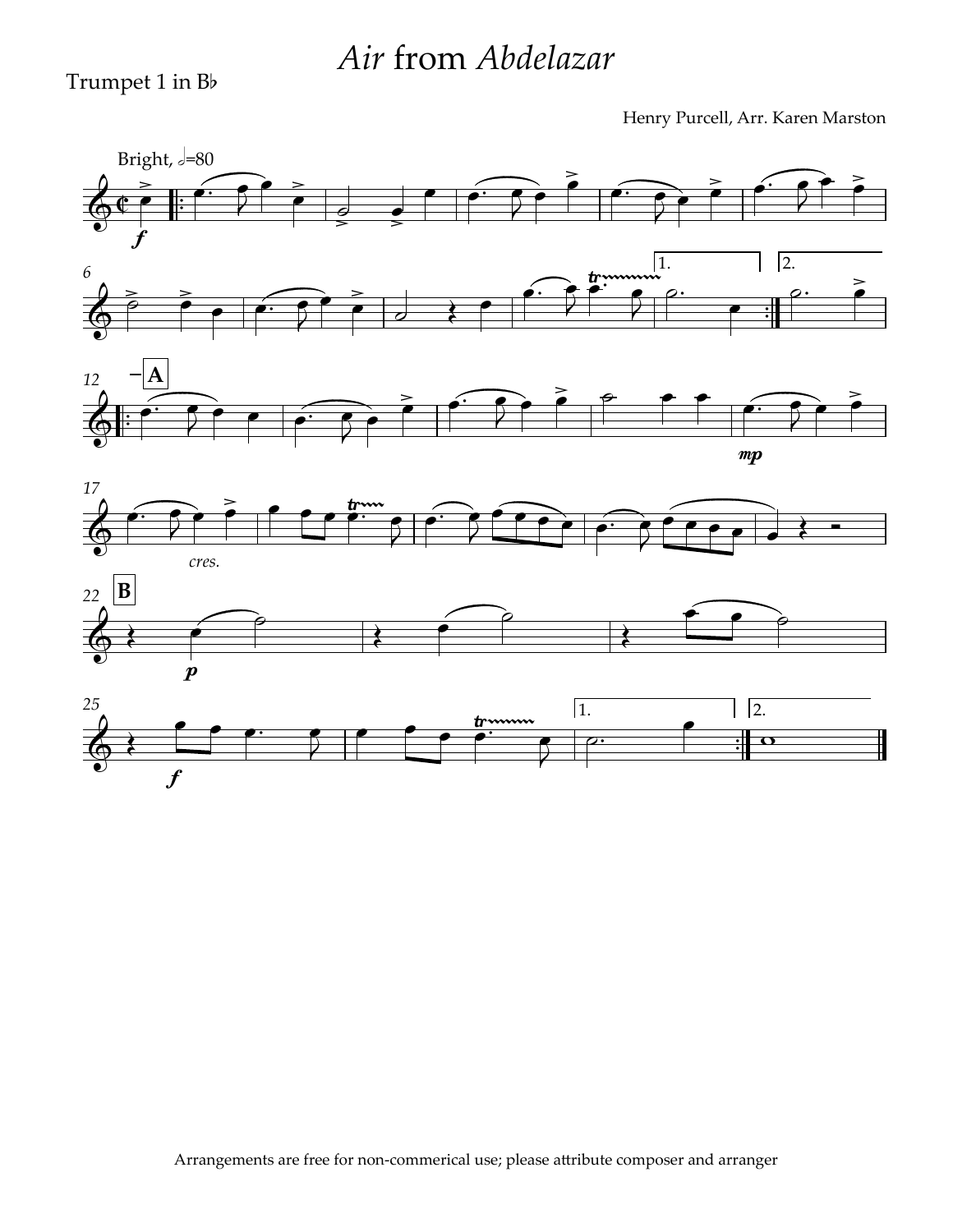Trumpet 2 in Bb

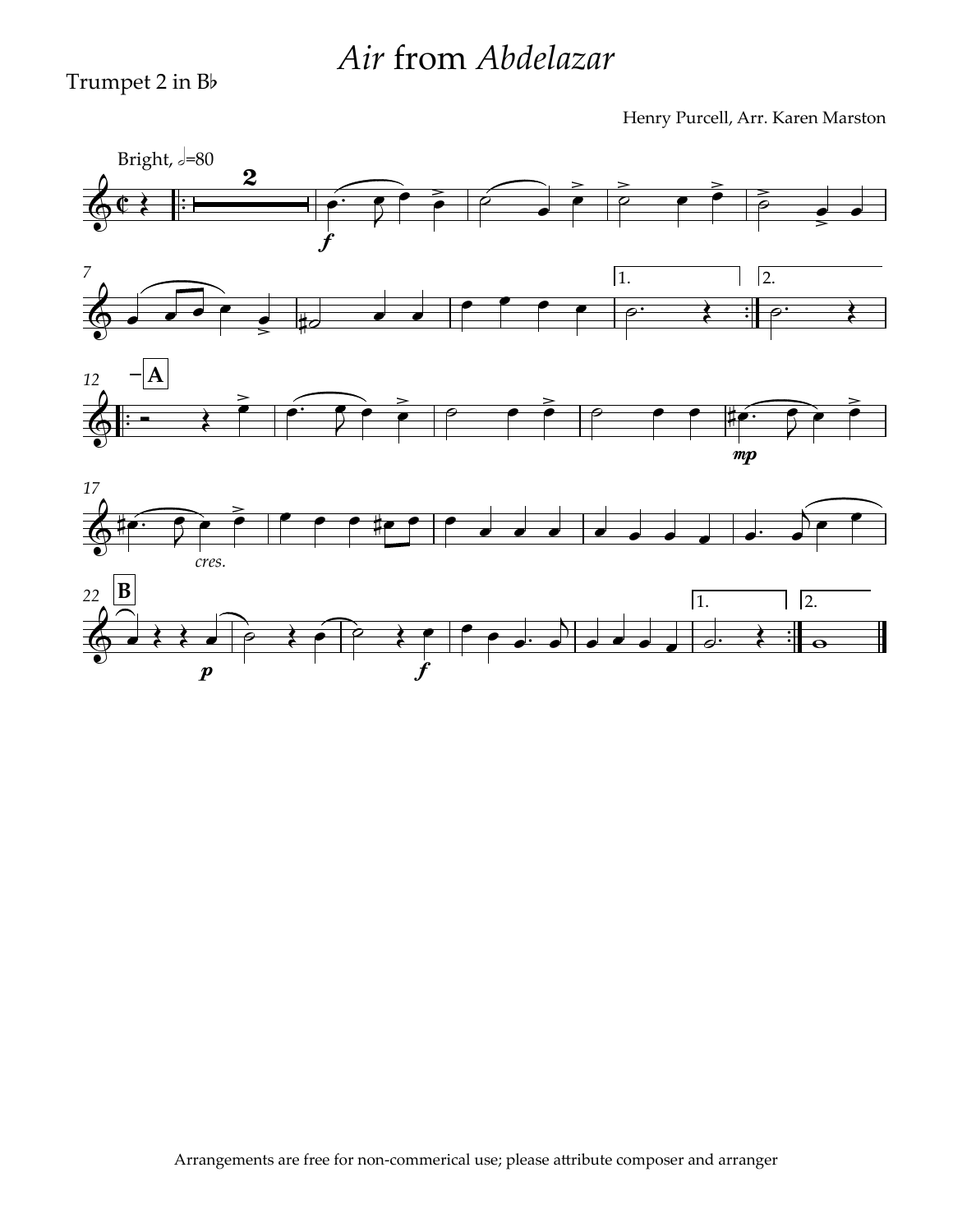Horn in F

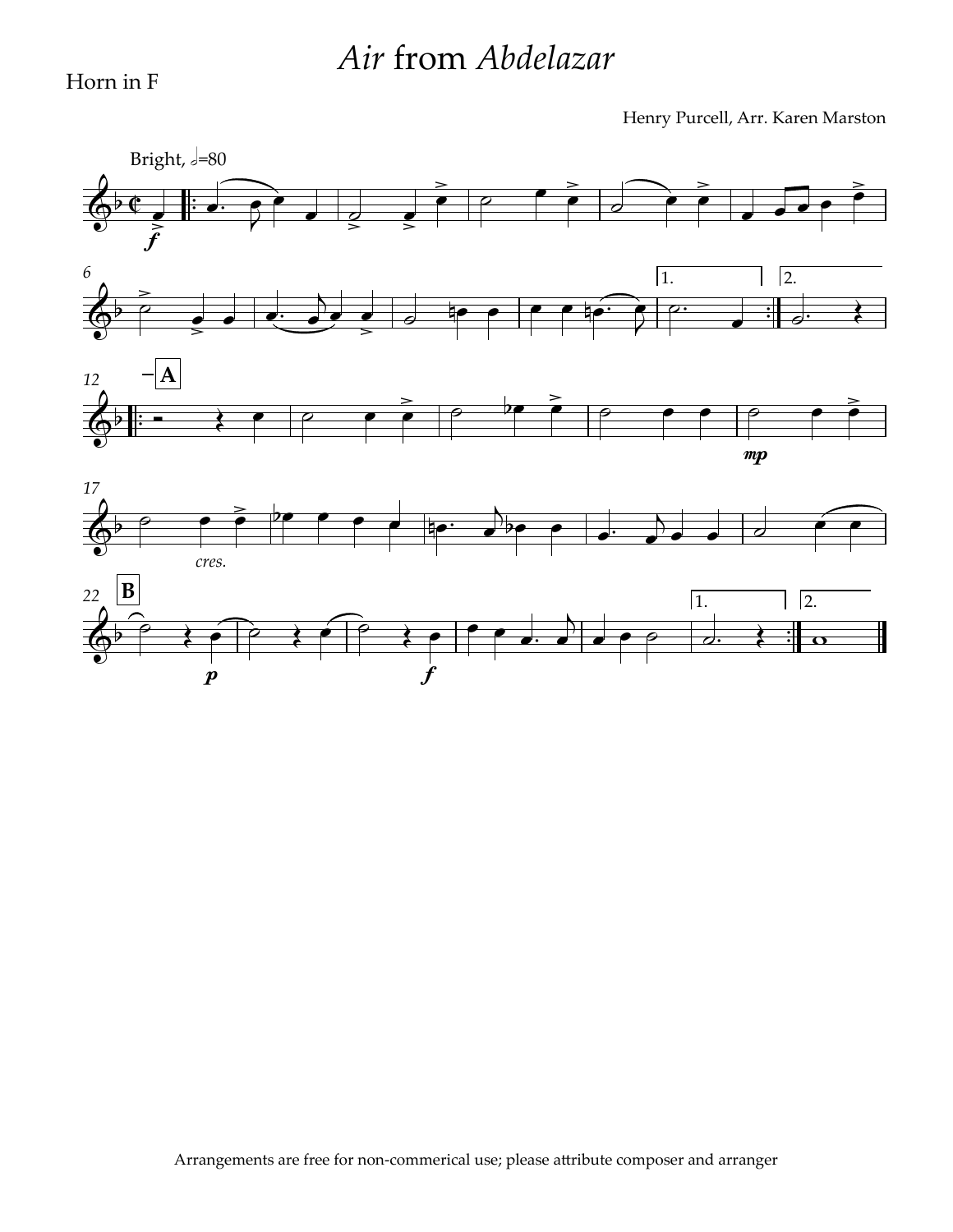Trombone/Euph